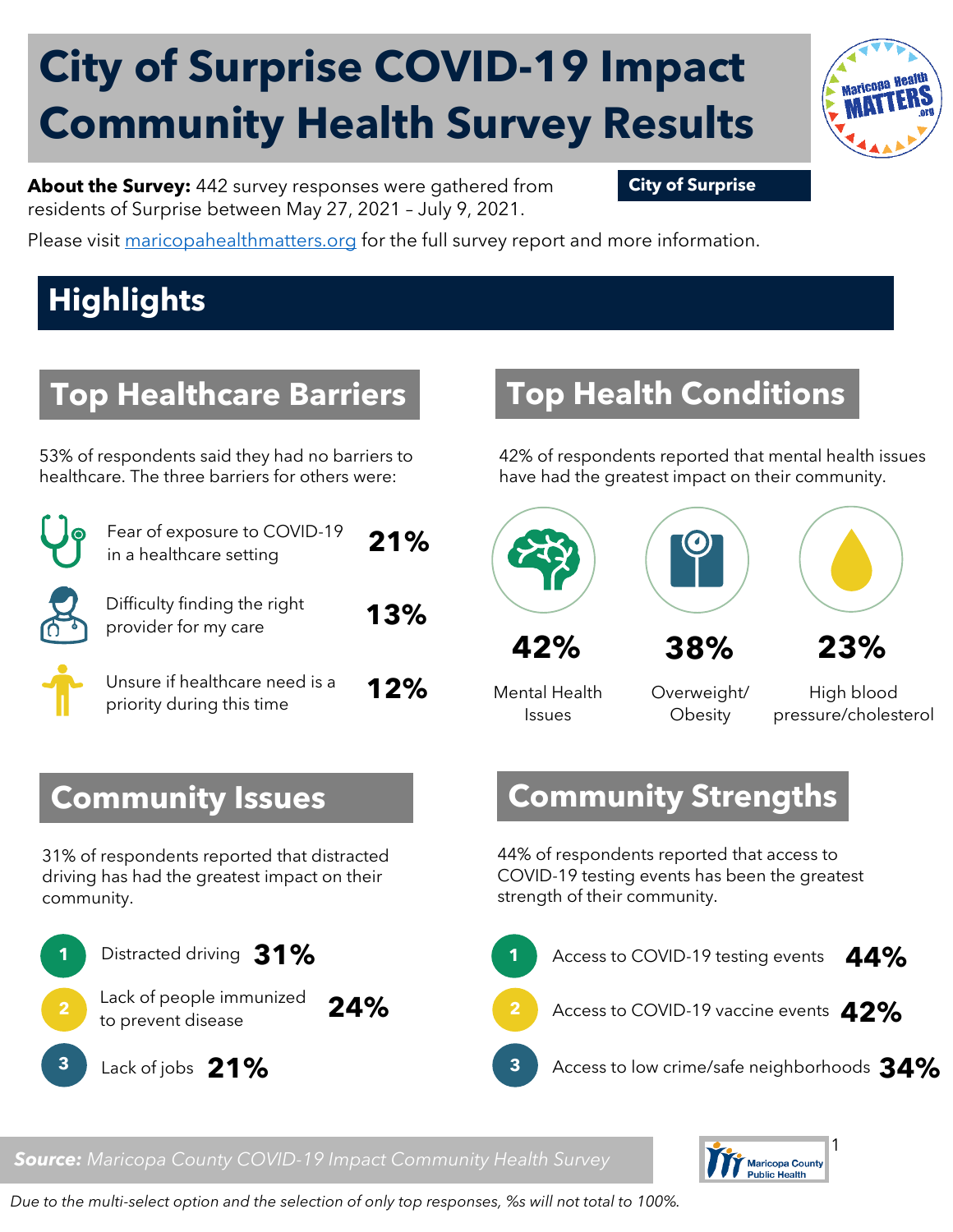### **Health Ratings**

## **Physical Health Mental Health**

About **1 in 4** respondents rated their current **physical health** as **worse**  compared to their physical health prior to March of 2020.



Almost **2 in 5** respondents rated their current **mental health** as **worse** compared to their mental health prior to March of 2020.



#### **Mental Health Care Access**

About **1 in 3** respondents who sought services to address their mental health were **sometimes or never** able to get the services they needed.



Almost **1 in 4** respondents stated that **assistance with mental health issues** would have improved overall mental and physical health of their family in the last year.



Top three areas for improvement:

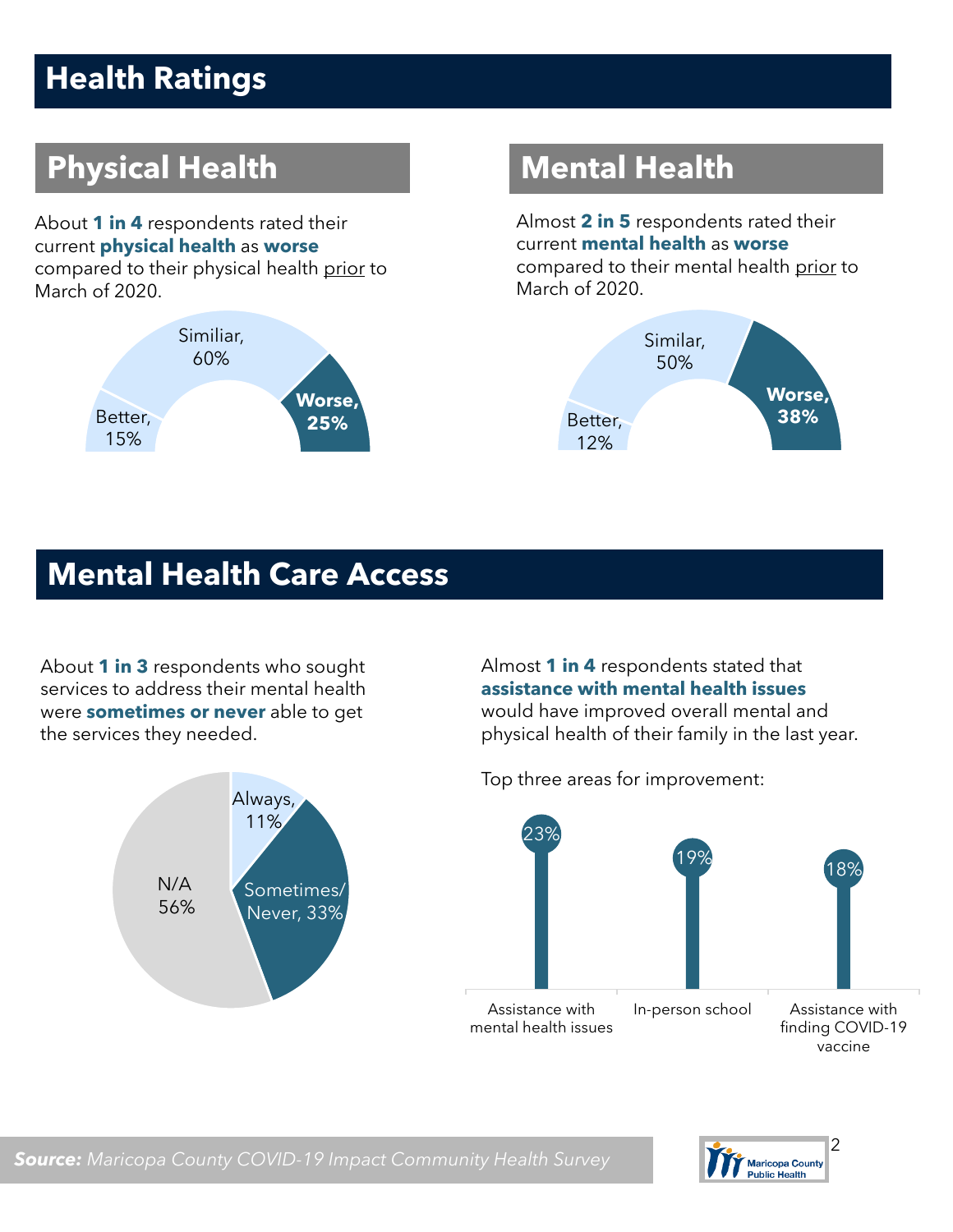#### **Income and Expenses**

Almost **half** of respondents stated that the stimulus check had a **strong/moderate impact** on their living expenses and access to healthcare.



**Since March of 2020**, how was your employment impacted due to the COVID-19 pandemic?



#### **37% of respondents indicated other topics:**

- Retired
- Unemployed
- Homemaker/Stay-at-home parent
- Increased work hours
- Disability

*Source: Maricopa County COVID-19 Impact Community Health Survey*



*Due to the multi-select option and the selection of only top responses, %s will not total to 100%.*